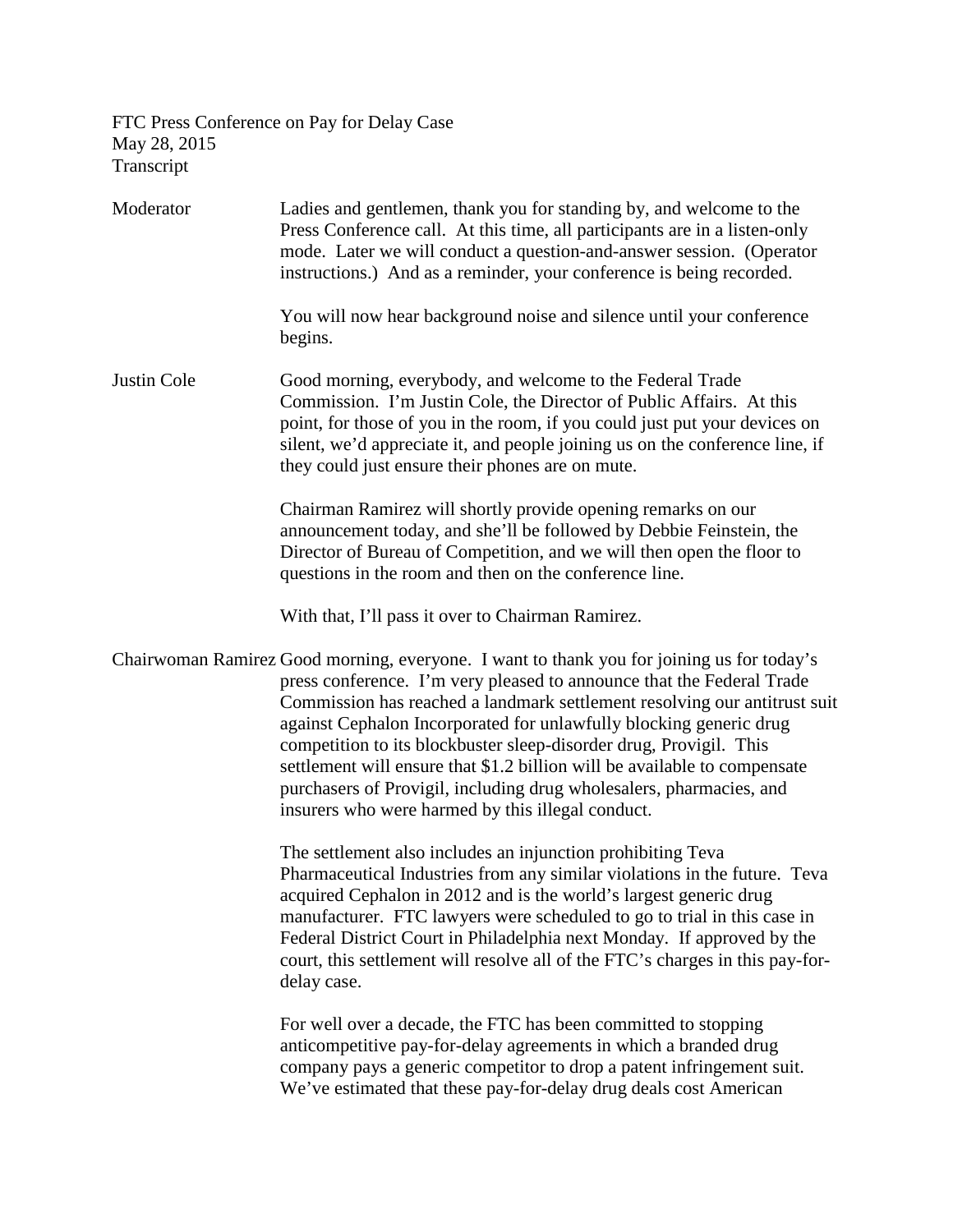consumers and taxpayers billions of dollars in inflated prescription drug prices.

In 2013, the agency won a major victory in the Supreme Court in *FTC v. Actavis*, when the court ruled that reverse payment patent settlements are subject to scrutiny under the antitrust laws. I believe this settlement brings us another step closer to stopping these illegal arrangements.

Now, to provide some background, I'd like to take a minute to explain the facts of this case and why the FTC took action. Had we proceeded to trial, we were prepared to prove that Cephalon unlawfully protected its lucrative Provigil monopoly by reaching agreements in late 2005 and early 2006 with four generic drug makers, Teva, Barr, Mylan, and Ranbaxy, to drop their patent challenges, which delayed generic entry for six years.

In exchange for settling, the generic drug makers received compensation from Cephalon worth a combined \$300 million. This compensation came in the form of side transactions entered into at the same time as the patent settlement. The side deals involved purchases of active pharmaceutical ingredients, intellectual property licenses, and drug development deals. But overwhelming evidence which the FTC would have presented in court shows that the purpose of those transactions was to induce the generic companies to abandon their patent challenges.

I'd like to sum up by saying that this settlement demonstrates the FTC's ongoing commitment on behalf of consumers to ensure that America's healthcare markets remain competitive, resulting in lower drugs prices and greater innovation for consumers. Let me also emphasize that the monetary payment in this case is important not only because pharmacies and other purchasers who overpaid for Provigil will get money back, monetary relief is also a key tool in deterring companies from committing antitrust violations since it deprives wrongdoers of ill-gotten gains resulting from their illegal conduct. As the settlement clearly underscores, the FTC will not hesitate to use all of the remedies available to us to obtain meaningful relief for affected customers and ensure a level playing field for competitors.

Finally, I'd like to thank the FTC case team and especially Marcus Myer and Brad Albert, as well as Debbie Feinstein, the Director of our Bureau of Competition, for their hard work in bringing this matter to a favorable resolution. I'd like to now turn the floor over to Debbie, so that she can explain the details of the proposed settlement.

Debbie Feinstein Thank you, Chairwoman. Let me add my thanks to Marcus Myer, Brad Albert, and the entire team who has worked so hard for so many years on these issues. The proposed order has two important features: First, an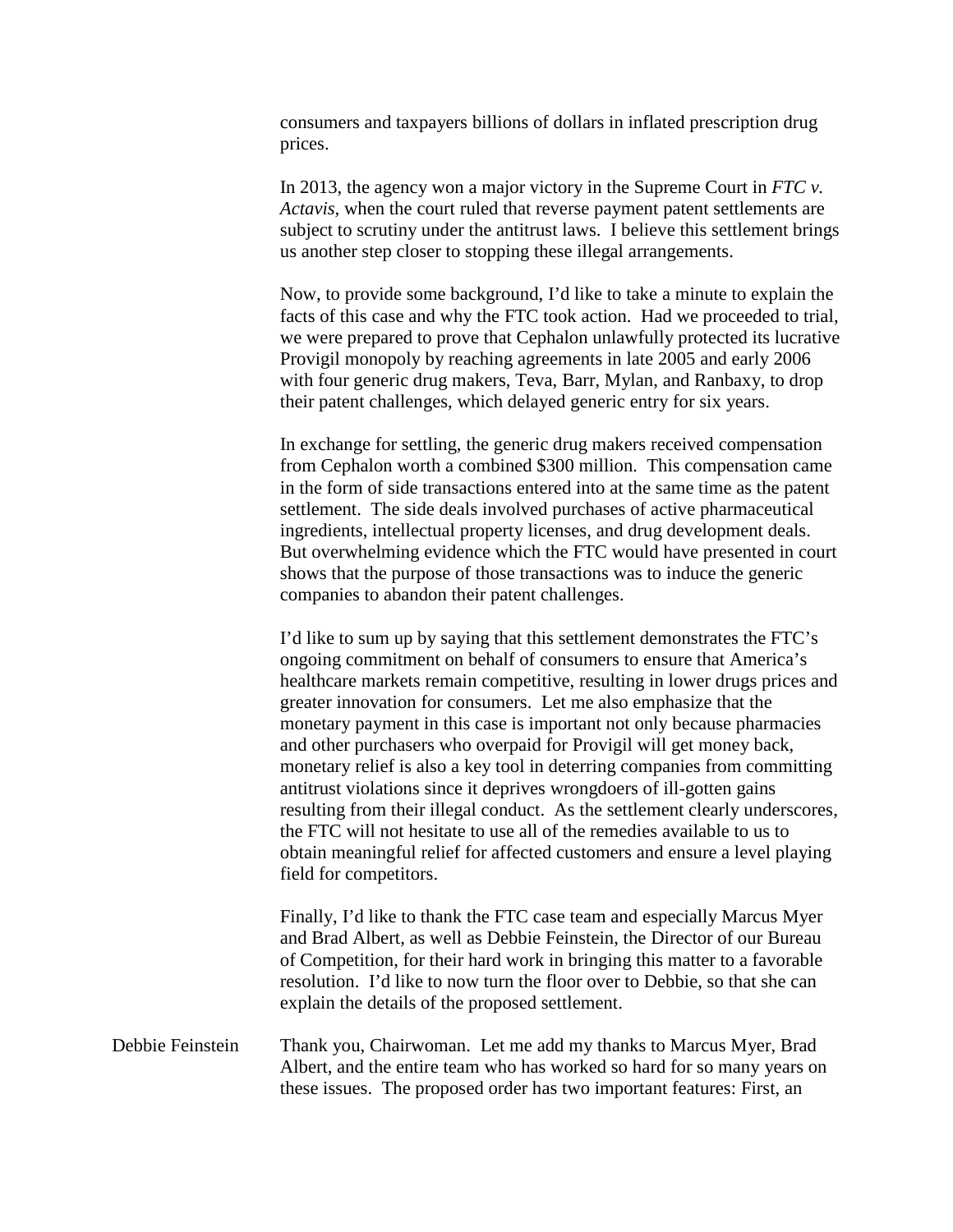injunction that prevents Teva from engaging in a common form of reverse payments agreements, and second, a \$1.2 billion payment that will be used to provide redress to purchasers who overpaid as a result of Cephalon's conduct.

First, the injunction is designed to prevent Teva from using supposedly independent business deals as a mechanism to share monopoly profits. The order bars Teva from entering into certain business deals of the type at issue in the Cephalon litigation. Specifically, it cannot enter into a business deal expressly conditioned on a patent litigation settlement that restricts that generic's entry or enter into any business deal within 30 days of such a patent settlement.

The order does not prevent Teva from entering into truly independent business deals. It also preserves Teva's ability to enter into settlement agreements that would normally be unlikely to be anti-competitive. These include straightforward settlements for an entry date before patent expiration or settlements involving payments to avoid future litigation costs. The proposed injunctive relief will apply to all branded and generic US pharmaceutical operations of Teva, the largest generic drug maker in the United States.

Second, as the chairwoman just outlined, the proposed order requires Cephalon to pay \$1.2 billion into a settlement fund that will be used to provide redress to purchasers who overpaid for Provigil as a result of Cephalon's illegal conduct. Any private settlements that preceded the establishment of the fund can be credited against the fund. The settlement fund will also be used to satisfy settlements or damage awards for other parties, such as states or federal purchasers that have claims against Cephalon.

The FTC will not be a claims administrator, however. Consumers will receive any refunds through the class action settlement not directly from the FTC. Any unclaimed funds will go to the US Treasury.

In sum, we believe that the proposed relief is strong, fair, and appropriate given the consumer harm that the FTC charge resulted from the anticompetitive conduct at issue here and that the FTC staff was prepared to prove at trial. Thank you.

Justin Cole Thank you. So, at this time we'll open it to questions from media in the room. If you could just identify yourself and your media organization, we'd appreciate it. Thank you.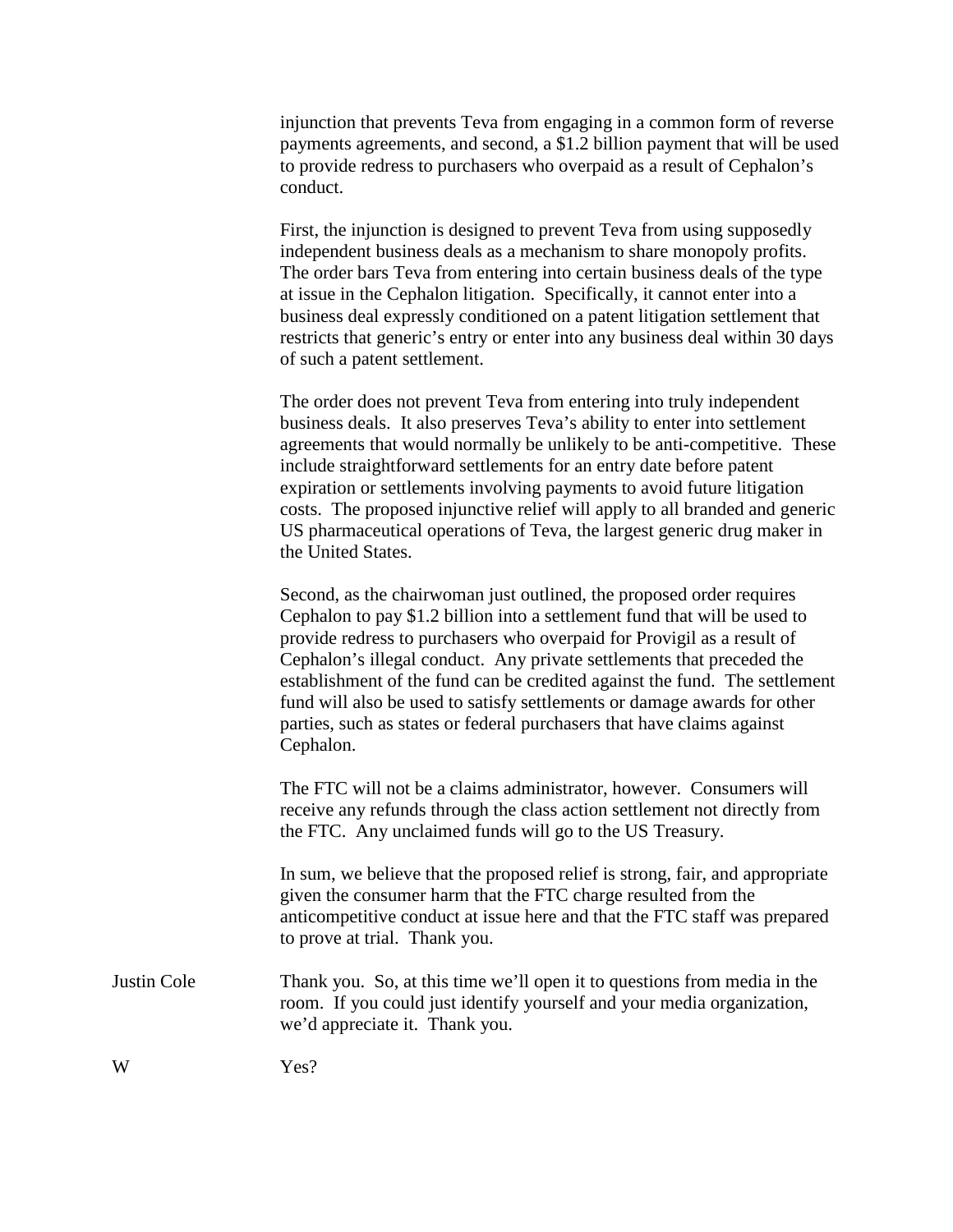| M    | [Indiscernible] with the <i>Wall Street Journal</i> . I get the injunctive relief<br>part, but the settlement fund, could you just explain the mechanism of how<br>this adds to these payouts? It sounds like for people who have legal<br>claims in court that they settled, Teva is basically committing this fund to<br>pay the claims that it would agree to in court. I'm just not sure exactly the<br>mechanism of how that works or what the commitment adds to what they<br>would have had to do in court.                                                                                                                                                    |
|------|-----------------------------------------------------------------------------------------------------------------------------------------------------------------------------------------------------------------------------------------------------------------------------------------------------------------------------------------------------------------------------------------------------------------------------------------------------------------------------------------------------------------------------------------------------------------------------------------------------------------------------------------------------------------------|
|      | Chairwoman Ramirez The main objective from the commission's perspective is to ensure that<br>Cephalon does not keep ill-gotten gains. It achieved six years of<br>additional monopoly profit by virtue of these anticompetitive settlement<br>arrangements, so our aim is to ensure that Cephalon doesn't keep those.<br>And so this money will be deposited into a settlement fund, and existing<br>settlements will be offset from the \$1.2 billion. But in addition to existing<br>settlements, we've ensured that there's going to be ample amount for any<br>future settlements, and if there's any remaining amount, that money will<br>go to the US Treasury. |
| M    | What's the timeframe for that if there was leftover money?                                                                                                                                                                                                                                                                                                                                                                                                                                                                                                                                                                                                            |
|      | Chairwoman Ramirez It's up to the total of ten years because litigation in these matters are very<br>complicated and it can take some time for those who were affected by the<br>anticompetitive conduct to bring claims. So, we want to ensure there's a<br>sufficient time for that process to unfold, and then at that point, any funds<br>that do remain will go to the US Treasury.                                                                                                                                                                                                                                                                              |
| W    | [Indiscernible] from GCR. How does this settlement compare to what the<br>Commission was expecting to obtain through disgorgement and other<br>remedies if it had gone to trial?                                                                                                                                                                                                                                                                                                                                                                                                                                                                                      |
|      | Chairwoman Ramirez Well, at trial, we would have sought to establish a disgorgement amount,<br>and that certainly would have been the subject of testimony by our<br>experts. I will say that amount is a settlement figure, so it is less than we<br>might have obtained at trial, but of course, litigation is always uncertain,<br>not to mention that it takes time for eventual appeals to unfold and<br>conclude. So, our aim in reaching a settlement was to ensure that affected<br>purchasers would receive immediate relief and then also that we obtained<br>very strong relief that will take effect immediately.                                         |
| Dave | Dave McLaughlin at <i>Bloomberg</i> . I was wondering if this settlement is<br>basically a template for future cases that you foresee payments of this size<br>going forward, and then if you could just comment a little on what you<br>think the impact on the industry is from the settlement going forward.                                                                                                                                                                                                                                                                                                                                                       |
|      | Chairwoman Ramirez Sure. Look, in case there was any doubt, I think this settlement shows that<br>the FTC is absolutely committed to putting a stop to these types of illegal                                                                                                                                                                                                                                                                                                                                                                                                                                                                                         |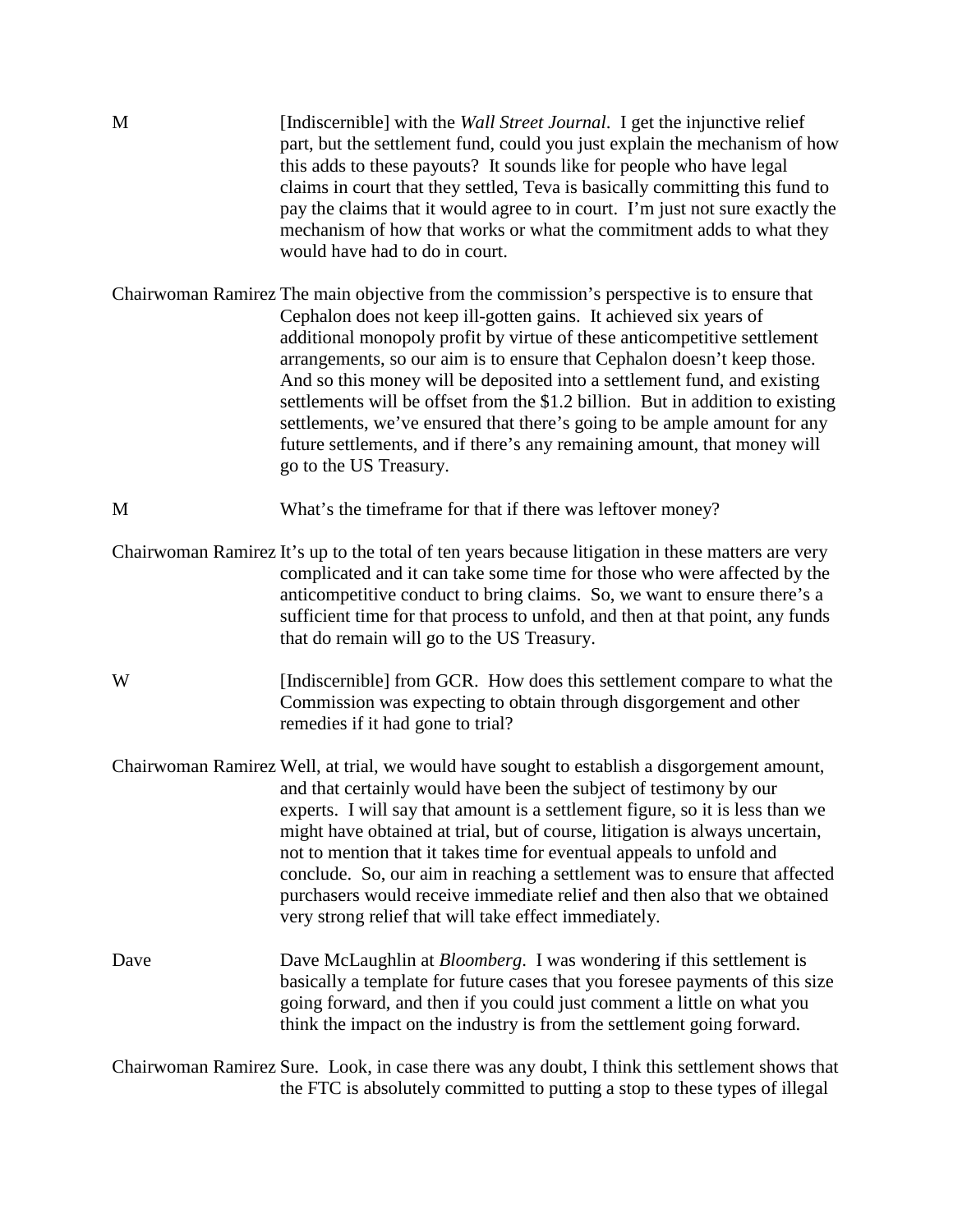|             | pay-for-delay deals, and not only are we going to seek to put a stop to<br>them, we are also going to go after any ill-gotten gains that may have been<br>obtained during the course of any illegal conduct, so that's first and<br>foremost.                                                                                                                                                                                                                         |
|-------------|-----------------------------------------------------------------------------------------------------------------------------------------------------------------------------------------------------------------------------------------------------------------------------------------------------------------------------------------------------------------------------------------------------------------------------------------------------------------------|
|             | And again, I believe it's going to send a signal. My hope is that this will<br>cause companies who might have been thinking about entering into these<br>types of deals will think twice. I think the Actavis decision by the<br>Supreme Court back in 2013 sent a strong message, and that was certainly<br>an important victory for the Federal Trade Commission. And this is just<br>yet another step in our battle against these illegal deals.                   |
|             | If no one else has any questions, then I guess we'll conclude. Thank you<br>very much for-                                                                                                                                                                                                                                                                                                                                                                            |
| Justin Cole | So, if there are no further questions in the room, we have some on the<br>conference call, so we'll open it up for them and pass over to you.                                                                                                                                                                                                                                                                                                                         |
| Moderator   | Thank you. We have a question from Diane Bartz from Reuters. Please<br>go ahead.                                                                                                                                                                                                                                                                                                                                                                                      |
| Diane       | Similar to the gentleman at the <i>Wall Street Journal</i> , I was wondering if<br>you could give me a breakdown of how much has been promised or<br>reached in these independent civil agreements and how much additional<br>redress that the FTC has got.                                                                                                                                                                                                           |
|             | Chairwoman Ramirez Diane, as I'm sure you're aware, there was an announcement that the<br>settlement by direct purchasers, a class action that was resolved<br>approximately a month ago, and the public information is that settlement<br>was in the amount of \$512 million. There is also another settlement that<br>was arrived at, but the sum is confidential, so I can't tell you that figure.<br>Those are the two existing settlements that we are aware of. |
| Diane       | Okay, go ahead.                                                                                                                                                                                                                                                                                                                                                                                                                                                       |
|             | Chairwoman Ramirez So, as you can see, the \$1.2 billion disgorgement figure that we've<br>achieved provides ample additional funds for any further redress. But let<br>me also just emphasize so that there's no confusion, our settlement is not<br>set a ceiling for any recovery. We believe that that amount will be<br>enough, but it does not set a ceiling.                                                                                                   |
| Diane       | Okay, another quick question I have is I'm wondering about Provigil and<br>its use by the military. Was that part of the impetus for you guys to focus<br>on this particular drug?                                                                                                                                                                                                                                                                                    |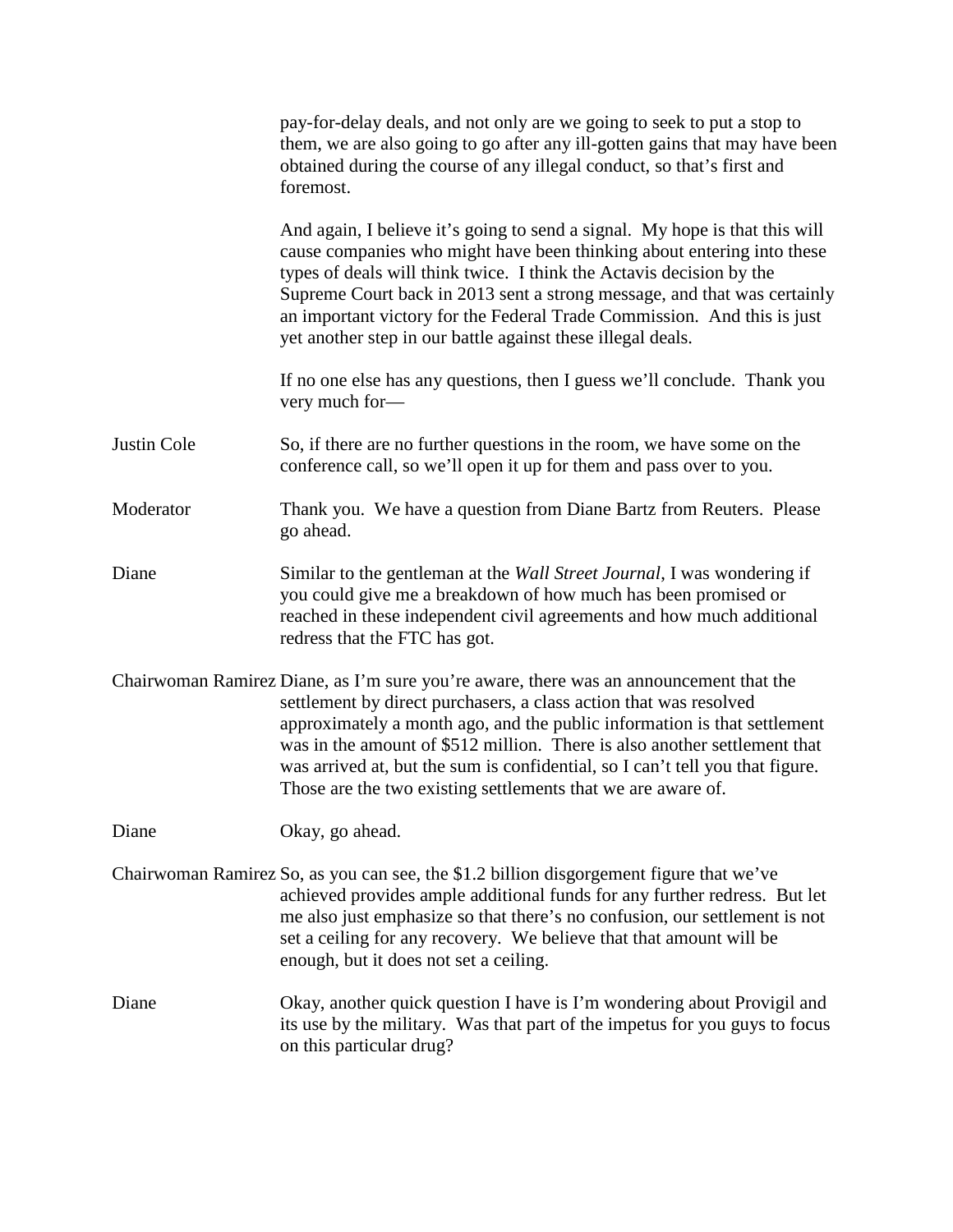|           | Chairwoman Ramirez We were focused on what we believe to be anticompetitive conduct, and<br>we brought a lawsuit once we learned and investigated the facts and then<br>proceeded with the enforcement action. Our aim is to achieve and ensure<br>that all affected purchasers can obtain meaningful relief.                                                                                                                                                               |
|-----------|-----------------------------------------------------------------------------------------------------------------------------------------------------------------------------------------------------------------------------------------------------------------------------------------------------------------------------------------------------------------------------------------------------------------------------------------------------------------------------|
| Diane     | Thank you.                                                                                                                                                                                                                                                                                                                                                                                                                                                                  |
| Moderator | Thank you. And we also have a question from the line of Matthew Herper<br>from Forbes. Please go ahead. Mr. Herper, your line is open. We'll<br>move to the line of Mary Serebrov from Bio World. Please go ahead.                                                                                                                                                                                                                                                          |
| Mary      | Hello. Since these kind of settlement involve both a brand company and<br>generic companies, so far the FTC has only gone after the brand<br>companies. Are you looking at in the future also going after generic<br>companies that participate in these pay-for-delay settlements?                                                                                                                                                                                         |
|           | Chairwoman Ramirez In this particular case, we did only sue Cephalon, and that was a decision<br>that was made by the commission. We brought this suit back in 2008.<br>Our aim was to seek and obtain an immediate or a quick and prompt<br>resolution so that there could be generic entry, so we did make a decision<br>not to sue the generics. It was an attempt to streamline the litigation in the<br>hopes of obtaining quick and prompt resolution of the lawsuit. |
|           | As it turned out, however, the lawsuit did end up getting delayed, and here<br>we are. The trial was about to begin only in June of 2015. But in others,<br>we have sued generics. That was just simply a decision that was made in<br>this particular context.                                                                                                                                                                                                             |
| Mary      | One other question, what factors go into your determination as to how<br>large the settlement should be in cases like this?                                                                                                                                                                                                                                                                                                                                                 |
|           | Chairwoman Ramirez Well, it all depends on the facts of the case. As part of the case that we<br>intended to present, we did have an estimate of what we believed would<br>have been ill-gotten gains. But again, the amount of the settlement, it is a<br>settlement figure, so it is one that we believe again will guarantee that<br>affected purchasers will have meaningful relief, but it is a compromised<br>figure, as happens in all settlements.                  |
| Mary      | Thank you.                                                                                                                                                                                                                                                                                                                                                                                                                                                                  |
| Moderator | (Operator instructions.) We're going to go to the line of Jonathon Shacat<br>from FDA News. Please go ahead.                                                                                                                                                                                                                                                                                                                                                                |
| Jonathon  | Do you have an estimate of how much Cephalon earned through the ill-<br>gotten gains?                                                                                                                                                                                                                                                                                                                                                                                       |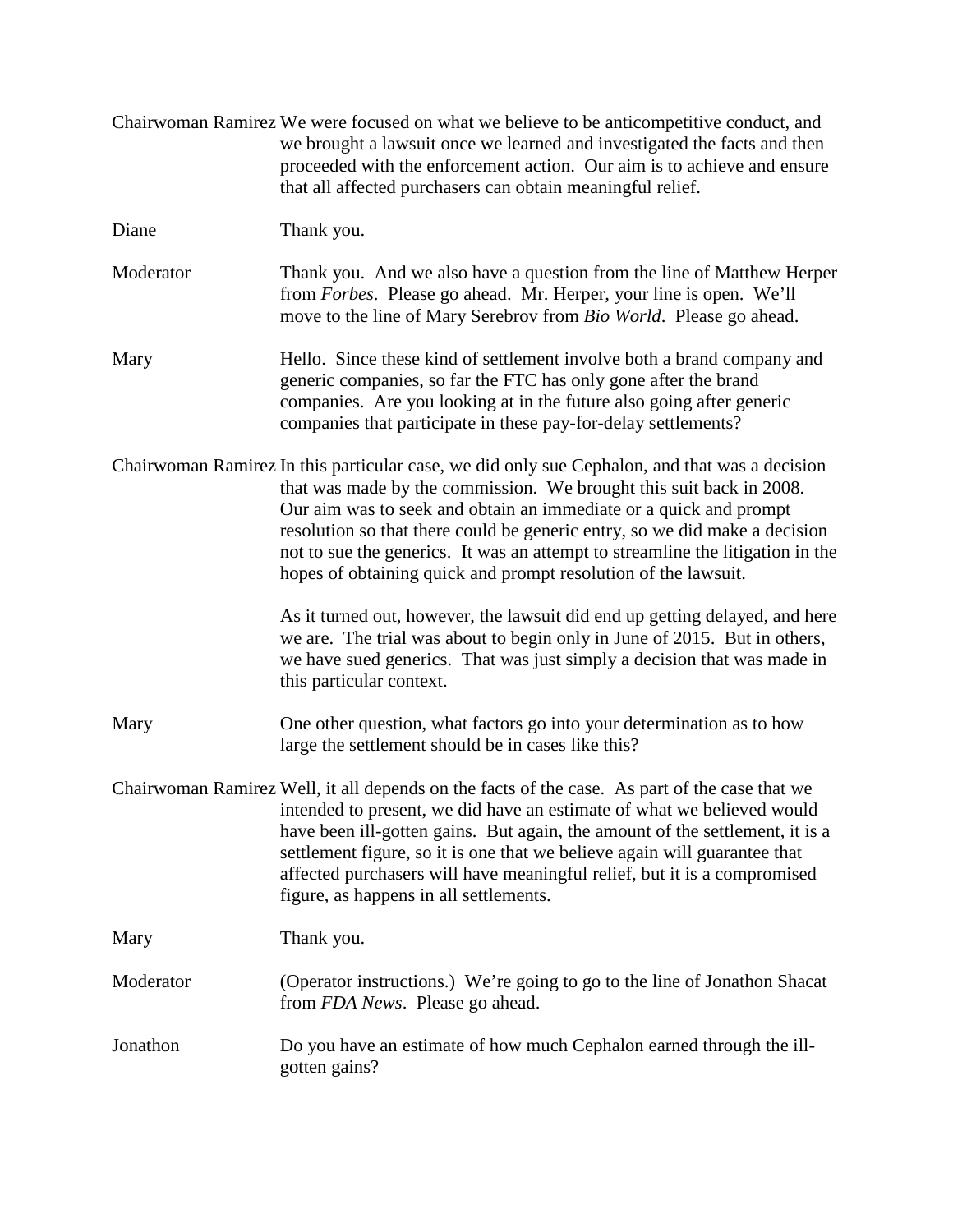|                         | Chairwoman Ramirez We were prepared to present an estimate during the course of trial, and<br>there would have been undoubtedly challenges to that figure. At the end<br>of the day, the \$1.2 billion that constitutes our settlement figure is one that<br>we believe is adequate and appropriate under the circumstances of this<br>case, particularly when you also look at the very strong injunctive relief<br>that we were able to obtain. It binds not only Cephalon itself, but also the<br>entire US operations of its parent, Teva Pharmaceuticals. |
|-------------------------|----------------------------------------------------------------------------------------------------------------------------------------------------------------------------------------------------------------------------------------------------------------------------------------------------------------------------------------------------------------------------------------------------------------------------------------------------------------------------------------------------------------------------------------------------------------|
| Jonathon                | How much money was earned through the ill-gotten gains?                                                                                                                                                                                                                                                                                                                                                                                                                                                                                                        |
|                         | Chairwoman Ramirez Again, we would have presented a figure had we gone to trial, but the<br>amount that we settled on is one that we think is an appropriate figure for<br>resolution of this type of case.                                                                                                                                                                                                                                                                                                                                                    |
| Moderator               | And our next question is from Barney Jopson from Financial Times.<br>Please go ahead.                                                                                                                                                                                                                                                                                                                                                                                                                                                                          |
| Barney                  | Yes, hello, I have a couple of technical questions. The first is has Teva<br>actually admitted wrongdoing here, or is this one of those no-admission<br>settlements?                                                                                                                                                                                                                                                                                                                                                                                           |
|                         | Chairwoman Ramirez There has been no admission of wrongdoing. We certainly believe that we<br>had overwhelming evidence to establish our case, but we did decide to<br>settle. We think it's a good outcome. Had we proceeded to trial, it could<br>have taken some time for the conclusion of the trial itself and any appeals.<br>Instead, we've got relief that will take place immediately upon the court's<br>approval.                                                                                                                                   |
| Barney                  | Okay, and then the second one was by when does Teva have to pay this<br>\$1.2 billion?                                                                                                                                                                                                                                                                                                                                                                                                                                                                         |
|                         | Chairwoman Ramirez We can provide you that information. I don't have it at the ready. Keep in<br>mind this is a settlement that still needs to be approved by the court, so<br>those papers are being submitted today, but we can certainly provide you<br>that information at a later time.                                                                                                                                                                                                                                                                   |
| Barney                  | Okay, thanks.                                                                                                                                                                                                                                                                                                                                                                                                                                                                                                                                                  |
| Moderator               | Our next question is from the line of Matthew Herper from <i>Forbes</i> . Please<br>go ahead.                                                                                                                                                                                                                                                                                                                                                                                                                                                                  |
| Matthew                 | Hopefully this works this time. Can you hear me?                                                                                                                                                                                                                                                                                                                                                                                                                                                                                                               |
| Chairwoman Ramirez Yes. |                                                                                                                                                                                                                                                                                                                                                                                                                                                                                                                                                                |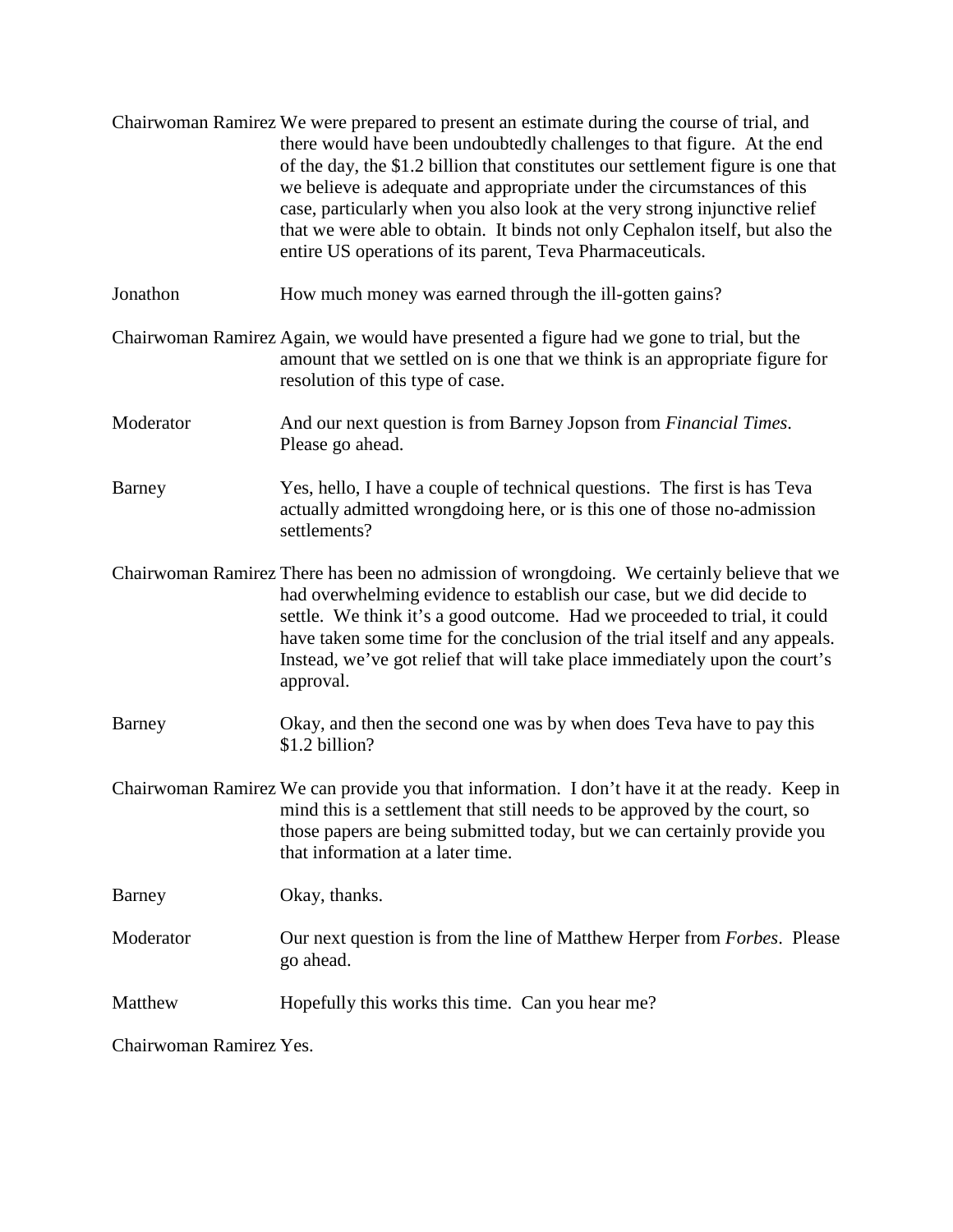| Matthew       | Okay. First, is this the largest pay-to-delay settlement you've had? And<br>then my broader question is this happened so long ago, and Cephalon was<br>bought. Most of the executives there, I mean, a lot of them would have<br>gotten payouts or have left. The company obviously profited and then<br>sold itself. Is there any potential for going after actual people involved in<br>doing this as opposed to companies in trying to create disincentives if pay-<br>for-delay deals are so bad?                                                                                                                                                                                                                                                              |
|---------------|--------------------------------------------------------------------------------------------------------------------------------------------------------------------------------------------------------------------------------------------------------------------------------------------------------------------------------------------------------------------------------------------------------------------------------------------------------------------------------------------------------------------------------------------------------------------------------------------------------------------------------------------------------------------------------------------------------------------------------------------------------------------|
|               | Chairwoman Ramirez When we first initiated the lawsuit, again, the aim was to foster the entry<br>of generic competition. Unfortunately, because of delays in the litigation<br>process, that proved not to be feasible, so we were then put in a position of<br>having to seek other appropriate relief, and that's why we went and made<br>a point of seeking disgorgement.                                                                                                                                                                                                                                                                                                                                                                                      |
|               | This is the largest settlement in FTC history for this type of case. It's \$1.2<br>billion. That's a big sum, and I think that will send a very strong signal to<br>any company that is contemplating entering into any type of deal that is<br>anticompetitive. I think the FTC has been absolutely committed to this<br>effort to put a stop to these types of deals. At the same time, there's no<br>question that pharmaceutical companies have gotten incredibly creative in<br>the way that they try to get around the antitrust laws, so we're going to<br>continue our fight. And I believe that both the Supreme Court ruling in<br>the Actavis case years ago and this particular action sends a very strong<br>signal to everybody in this marketplace. |
| Moderator     | And we'll move to the line of Melissa Lipman with Law360. Please go<br>ahead.                                                                                                                                                                                                                                                                                                                                                                                                                                                                                                                                                                                                                                                                                      |
| Melissa       | Hello. I was just wondering when this would be before put before the<br>judge for approval. Will you still be in court on Monday to present this to<br>Judge Goldberg?                                                                                                                                                                                                                                                                                                                                                                                                                                                                                                                                                                                             |
|               | Chairwoman Ramirez The papers were filed already, and there will be no court appearance on<br>Monday in light of the settlement. Then the court will of course review<br>the proposed settlement and then take action at that time.                                                                                                                                                                                                                                                                                                                                                                                                                                                                                                                                |
| Melissa       | Okay, thank you.                                                                                                                                                                                                                                                                                                                                                                                                                                                                                                                                                                                                                                                                                                                                                   |
| Moderator     | Thank you. We'll move to the line of Brenda Sandburg with the Pink<br>Sheet. Please go ahead.                                                                                                                                                                                                                                                                                                                                                                                                                                                                                                                                                                                                                                                                      |
| <b>Brenda</b> | Yes, I wondered how you came up with the cap on litigation expenses of<br>\$7 million in future pay-for-delay deals.                                                                                                                                                                                                                                                                                                                                                                                                                                                                                                                                                                                                                                               |